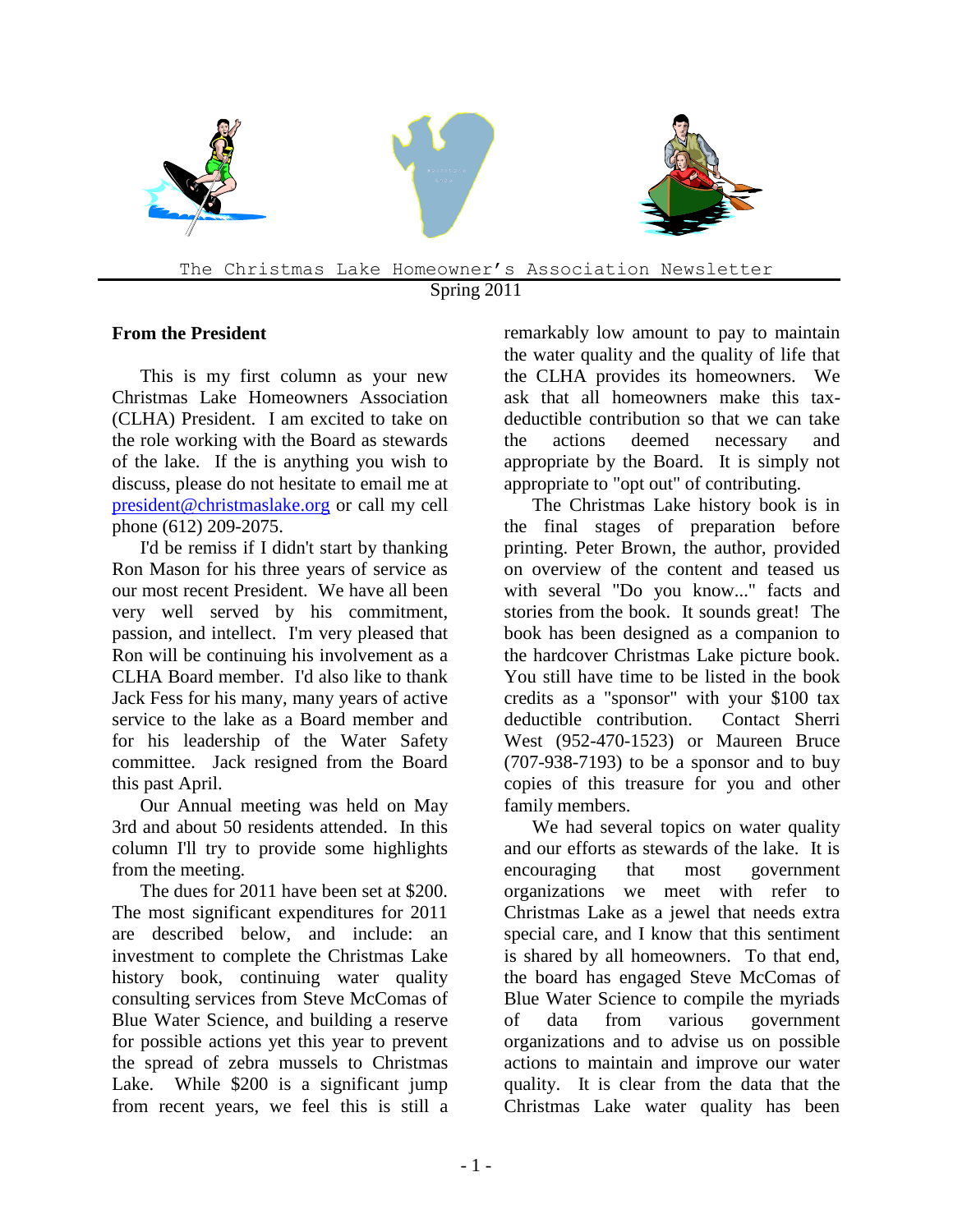sustained over the last 50 years, despite our man-made abuses. Steve's most recent report is available to lake residents on our Christmas Lake website, along with an assessment we commissioned to understand the suitability of Christmas Lake for a zebra mussel infestation. The presentation of the results of the study is posted on our website.

As you may know, Eurasian watermilfoil, curly-leaf pondweed, and purple loosestrife have infested Christmas Lake, but there are more aquatic invasive species threatening the lake. The invasive species of greatest immediate concern is zebra mussels as it has already infested Lake Minnetonka. Zebra mussels can be transferred easily between lakes if precautions are not taken. We are attempting to start up a pilot project with the Minnehaha Creek Watershed District for inspection of boats coming into the lake, and hopefully there will be more details coming soon about this exciting project. In the meantime, please educate yourself about zebra mussels and the steps you and your boating friends must take to keep them out of our lake. A good place to start your education is the DNR website: [www.dnr.state.mn.us/invasives/aquaticanim](http://www.dnr.state.mn.us/invasives/aquaticanimals/zebramussel/index.html) [als/zebramussel/index.html.](http://www.dnr.state.mn.us/invasives/aquaticanimals/zebramussel/index.html)

As in recent years, the Board recommends that chemical treatments are not used to control weeds near your shore, instead, we recommend harvesting or handpulling the undesirable weeds. The following organizations provide the kinds of services we recommend: Midwest Weed Harvesting, Waterfront Restoration, and the Milfoil Busters (a service of lake residents Brett and Blake Szalapski)

Christmas Lake is participating in a pilot project run by the Minnehaha Creek Watershed District to assess the viability of biologic control of Eurasian watermilfoil using milfoil weevils that are already found in Minnesota Lake, Christmas Lake

included. Bill Cole, one of our new CLHA Board members is overseeing this effort on behalf of the lake. This pilot project is being funded by the watershed district, and includes the advisory services of Steve McComas.

Let's enjoy the summer and take good care of the lake at the same time.

# *Joe Shneider*

### **Board of Directors**

The Board of Directors of the CLHA is as follows:

Joe Shneider, President Gregg Elliott, Secretary Harley Feldman, Treasurer Bill Cole Dan Fields Tom Kelly Miles Lord Ron Mason Steve Midthun Todd Novaczyk Doug Punke Greg Swirtz

Please reach out to any of the Board members with questions or ideas to make Christmas Lake a better place to live.

## **13 th Annual Christmas Lake Run/Walk**

The 13<sup>th</sup> Annual Christmas Lake Fun Run/Walk will be held on Memorial Day, May 30, at 9:00. This year's event will be dedicated to the memory of Dennis Jabs, a longtime resident of Christmas Lake, who passed away in March. The proceeds raised will be donated to the Multiple Myeloma Research Foundation. Last year, we contributed \$1,940 to the Intercongregational Food Shelf.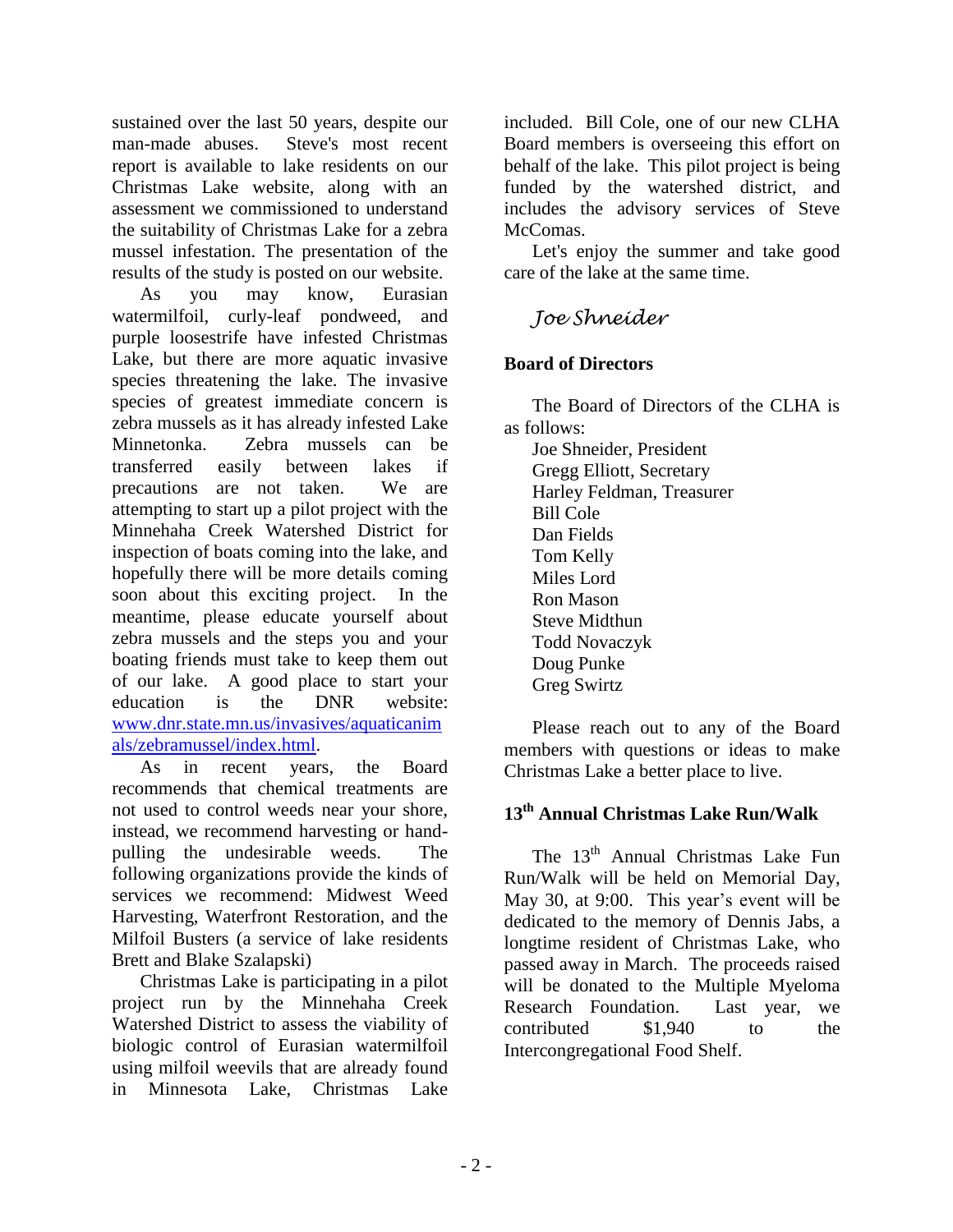#### **Annual Dues**

This year's dues is \$200 as outlined by Joe Shneider above. A check for the amount can be sent to Harley Feldman, CLHA, 5635 Christmas Lake Point, Shorewood, MN 55331. Please submit your annual dues payment by July 15.

#### **Boating Safety Classes**

The details will be announced in a few weeks on the website. If you have any questions, please call Joe Shneider.

## **July 4th Activities**

Last year's theme for the parade and dock contest was "Classic Bedtime Stories". There were many outstanding entries.

Unfortunately, we did not get pictures of the winning docks and boats. However, here is a list of the winning entries:

- Eagle Boat: Peter Pan (Obergs and friends)
- Eagle Dock: Snow White (Fields)
- Eager Beaver: Good Night Moon (Larsons)
- Shark: Good Night Moon (Kellys/Fragolas)

The theme for this year is "Famous Families". This is a great opportunity to have entire families working together.

We are looking for a volunteer family to host this year's after party. Please contact Joe Shneider or Harley Feldman if you would like to host the party.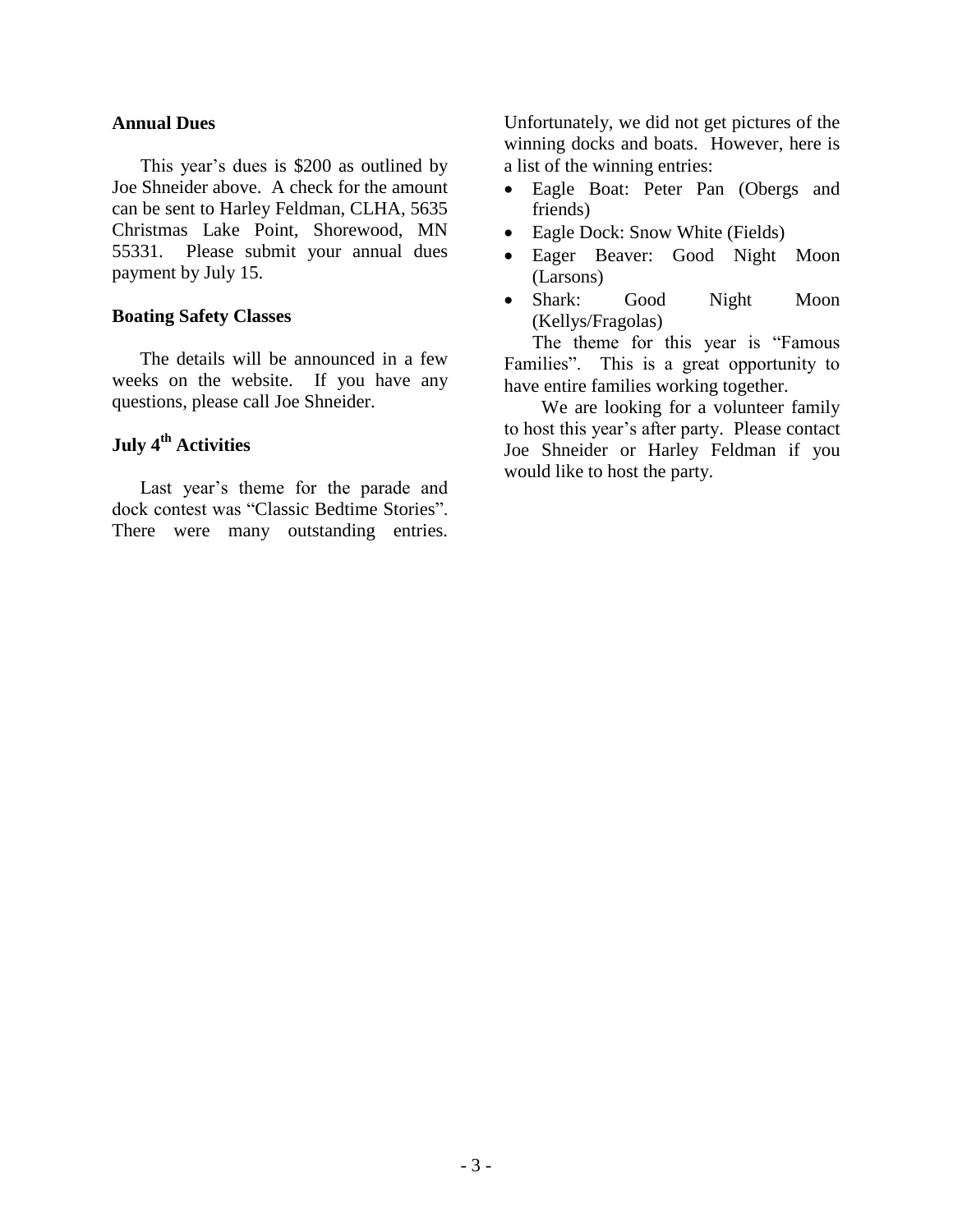*Christmas Lake – July 4th, 2010* by Harley Feldman

It's that special day of the year, and it could not better Minnesota summer is here, and no need for a sweater.

Runners started the day, they ran the Excelsior 10K Then everyone was working, on docks and boats to display.

The Board debated themes, a winner was quite clear "Classic Bedtime Stores" was chosen, for everyone to cheer.

The judges were the Tiltons, Jack and Deanne Yours truly, Harley, what a clan.

The best awards are the Eagles, one each for a dock and a boat The docks are very stable, but the boats they must float.

There is the Eager Beaver Award, it takes a team to make it well The more kids the better, so many that no one can tell.

Finally the Shark Award is special, the winners are creative Sometimes it hurts, to call them Christmas Lake native.

Peter Pan was everywhere, Dennis Jabs looked good in his nylons With all of the Elves working, they definitely piled on.

And who should appear, the Grinch that Stole Christmas Lake The Obergs and friends, and man did they shake.

Pooh Goes Visiting, the Fagerless stretched the story Rabbit kept hopping, and Tigger was in glory.

Newhouses and Feeneys, were Good Night Gorilla Everyone eating bananas, but where was the sasparilla?

Good Night Moon was rising, over the Twifords boat With grandkids galore, they were having much fun afloat.

Another Peter Pan with the Gundersons, they had a big green crock With a very big smile, he looked like he had eaten a clock.

Peter Pan was busy, on the dock with the children Beddor They did a very fine job, and deserved a big score.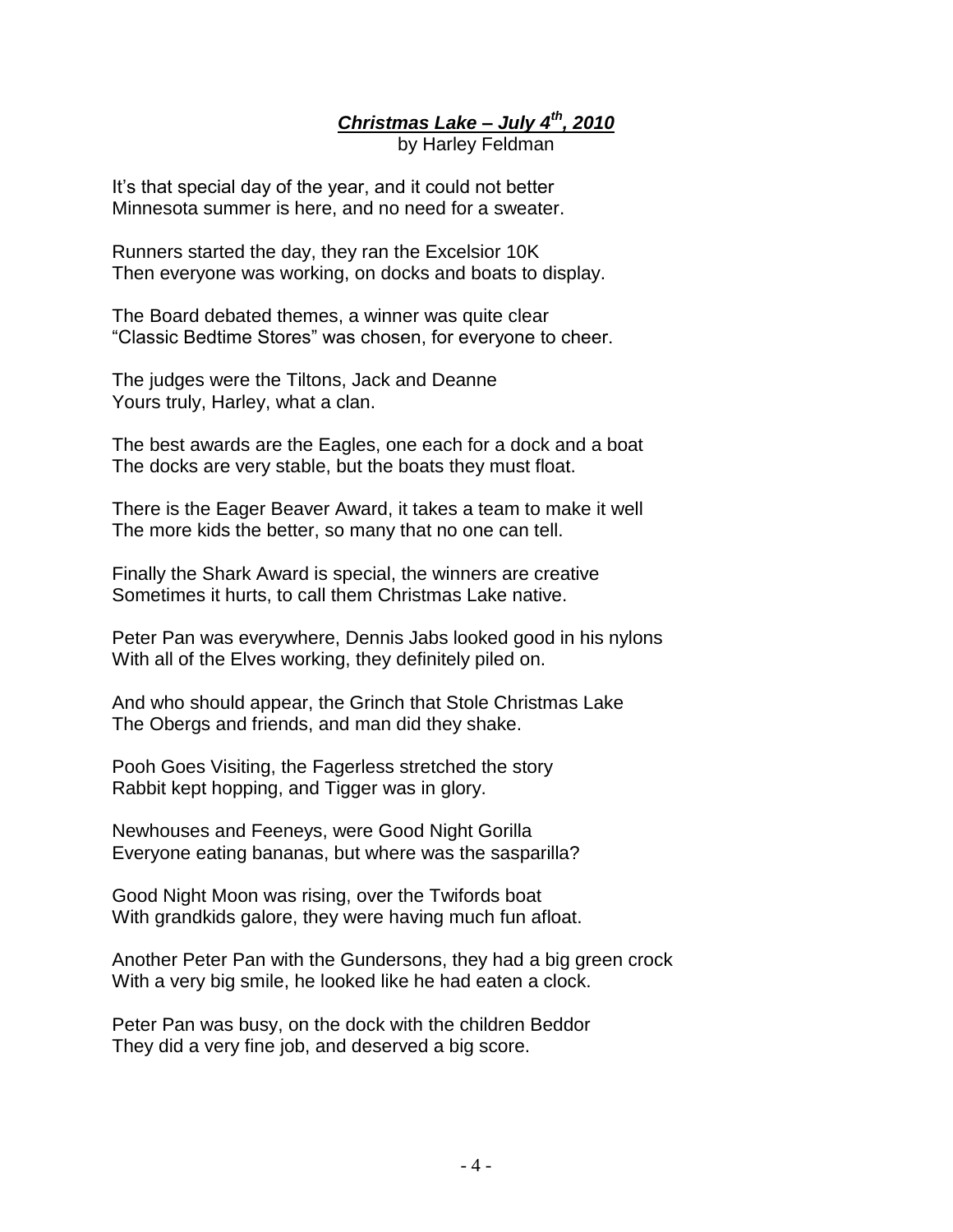On the Fields dock, was the entire Snow White story All the dwarfs were a-marching, and Prince Dan was in his glory.

Another Good Night Moon, with much effort did the Larsons The kids were real cute, and nice as a parson.

Good Night Moon, and Hello Sunshine The Larson girls dressed special, their suns were real fine.

Mikey was in the Night Kitchen, creating quite a brew The chefs were all cooking, and making a good stew.

The Hayes family's Sleeping Beauty, was asleep on a pea Everyone was cheering, you would have to agree.

Red Riding Hood came calling, but at the Swirtz's she was asleep Then the bad wolf ran away, and Red had a chest that was deep.

Pinocchio was lying, and his nose grew quite big Cunninghams had all the liars, especially John Edwards with his fibs.

Then there was the Szalapskis, the Good Night Moons were not too cool They were incredibly gross, and belonged deep in a pool.

The Good Night Moon was also rising, on the grass of the Kelly's They were helped by the Fragolas, you couldn't see their bellys.

On to the awards…….

There were many good entries, several Honorable Mentions Steve Beddor in tights, and Beddor children at attention.

The Jabs and the Pohlads, another Peter Pan entry The Cunninghams Pinocchio, were also complementary.

Fagerlees Pooh, and Rumplestitskin on Cosettes Charlotte's Weber from Novaczyks, were not top with regret.

The Eagle Boat Award, goes to the largest green guy The Grinch Who Stole Christmas Lake, Obergs deserve Eagle Boat high.

The Eagle Dock performance, was very good It goes to the Fields, Snow White and the Hood.

There were many Eager Beaver entries, but one that stood out The Larsons worked hard, they deserve the big shoot.